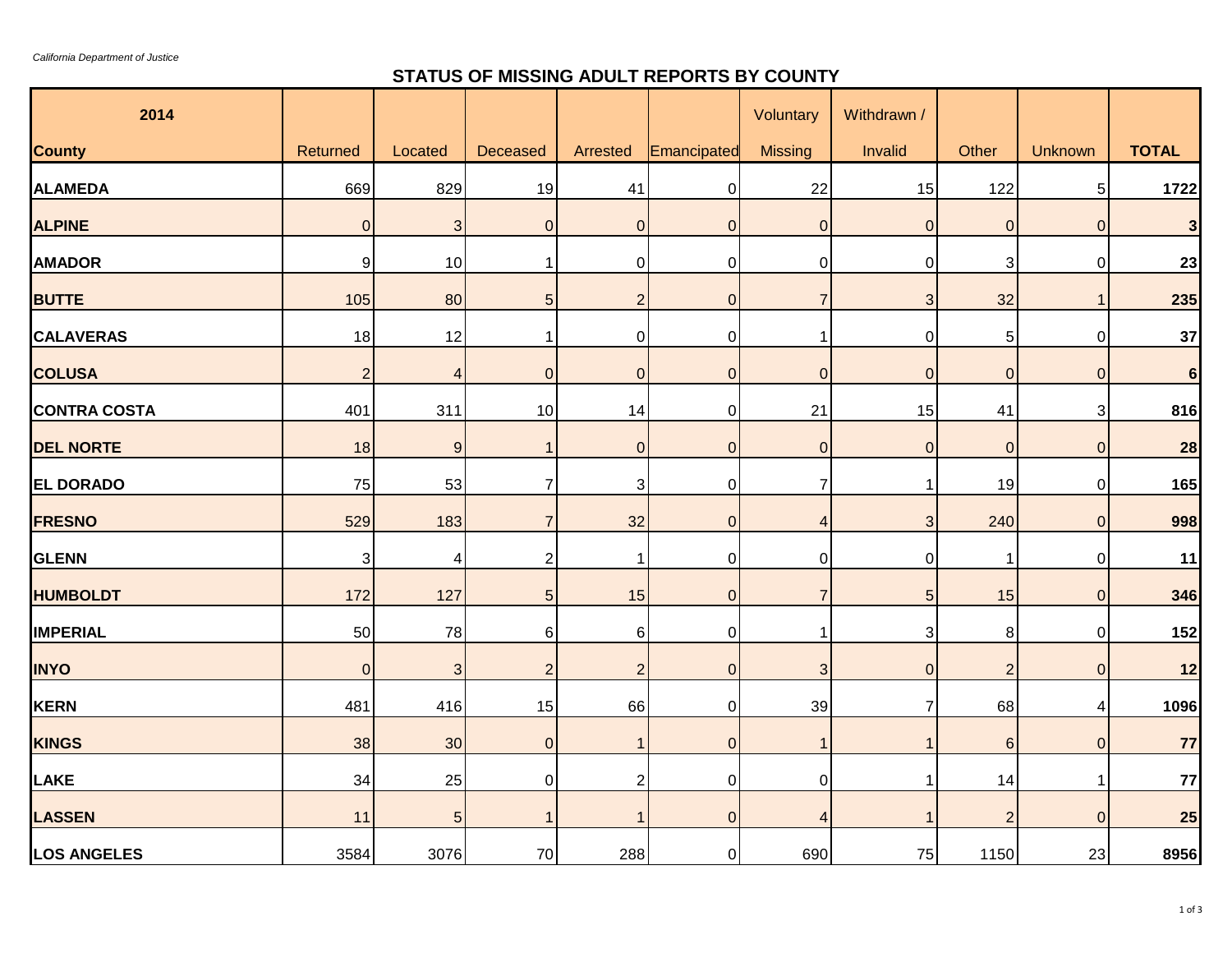## **STATUS OF MISSING ADULT REPORTS BY COUNTY**

| 2014                  |                 |         |                |                |                | Voluntary      | Withdrawn /    |                |                  |              |
|-----------------------|-----------------|---------|----------------|----------------|----------------|----------------|----------------|----------------|------------------|--------------|
| <b>County</b>         | Returned        | Located | Deceased       | Arrested       | Emancipated    | <b>Missing</b> | Invalid        | Other          | Unknown          | <b>TOTAL</b> |
| <b>MADERA</b>         | 88              | 44      | $\overline{4}$ | 4              | $\mathbf{0}$   | $\mathbf 0$    |                | 11             | 0                | $152$        |
| <b>MARIN</b>          | 63              | 92      | 5              | 8              | 0              | 8              | $\overline{c}$ | 8              | 0                | 186          |
| <b>MARIPOSA</b>       |                 | 13      |                | $\overline{0}$ | $\mathbf{0}$   |                | 0              | $\mathbf{1}$   | $\Omega$         | 17           |
| <b>MENDOCINO</b>      | 26              | 55      | 4              | 3              | 0              |                | $\overline{c}$ | 6              | 2                | 99           |
| <b>MERCED</b>         | 123             | 81      | $\overline{2}$ | 9              | $\mathbf{0}$   | 4              | 13             | 15             | $\Omega$         | 247          |
| <b>MODOC</b>          | 3               | 3       | $\mathbf 0$    | 2              | 0              | 0              | 1              | 0              | 0                | 9            |
| <b>MONO</b>           | 4               |         | $\mathbf 0$    | 0              | $\overline{0}$ |                | $\overline{0}$ | $\overline{0}$ | $\boldsymbol{0}$ | 6            |
| <b>MONTEREY</b>       | 163             | 80      | 3              | 19             | 0              | 4              | $\mathbf 0$    | 53             | $\mathbf 0$      | 322          |
| <b>NAPA</b>           | 37              | 18      |                | 4              | $\mathbf{0}$   |                | $\overline{0}$ | 5              |                  | 67           |
| <b>NEVADA</b>         | 54              | 33      | 4              | 5              | 0              | 4              | $\mathbf 0$    | 9              | $\mathbf 0$      | 109          |
| <b>ORANGE</b>         | 1124            | 750     | 24             | 83             | $\overline{0}$ | 65             | $\overline{7}$ | 320            | $\overline{2}$   | 2375         |
| <b>PLACER</b>         | 123             | 200     | 3              | 5              | 0              | 15             | 8              | 25             | 0                | 379          |
| <b>PLUMAS</b>         | $5\overline{)}$ | 10      | $\overline{2}$ | $\overline{0}$ | $\overline{0}$ | $\mathbf 0$    | $\overline{0}$ | $\overline{2}$ | $\overline{0}$   | 19           |
| <b>RIVERSIDE</b>      | 824             | 693     | 34             | 60             | 0              | 17             | 25             | 73             | $\mathbf 0$      | 1726         |
| <b>SACRAMENTO</b>     | 986             | 586     | 29             | 62             | $\overline{0}$ | 82             | 9              | 168            |                  | 1923         |
| <b>SAN BENITO</b>     | 8               | 18      | 0              | 0              | $\Omega$       | $\overline{0}$ | $\overline{c}$ | 8              | 0                | 36           |
| <b>SAN BERNARDINO</b> | 1027            | 671     | 23             | 85             | $\overline{O}$ | 53             | 17             | 212            | 3 <sup>1</sup>   | 2091         |
| <b>SAN DIEGO</b>      | 1279            | 982     | $37\,$         | 35             | $\overline{0}$ | 84             | 45             | 569            | $6 \mid$         | 3037         |
| <b>SAN FRANCISCO</b>  | 760             | 645     | 39             | 153            | $\overline{0}$ | 89             | 11             | 41             | $\overline{0}$   | 1738         |
| <b>SAN JOAQUIN</b>    | 585             | 268     | 11             | <b>27</b>      | $\Omega$       | $\overline{7}$ | 6              | 136            | 1                | 1041         |